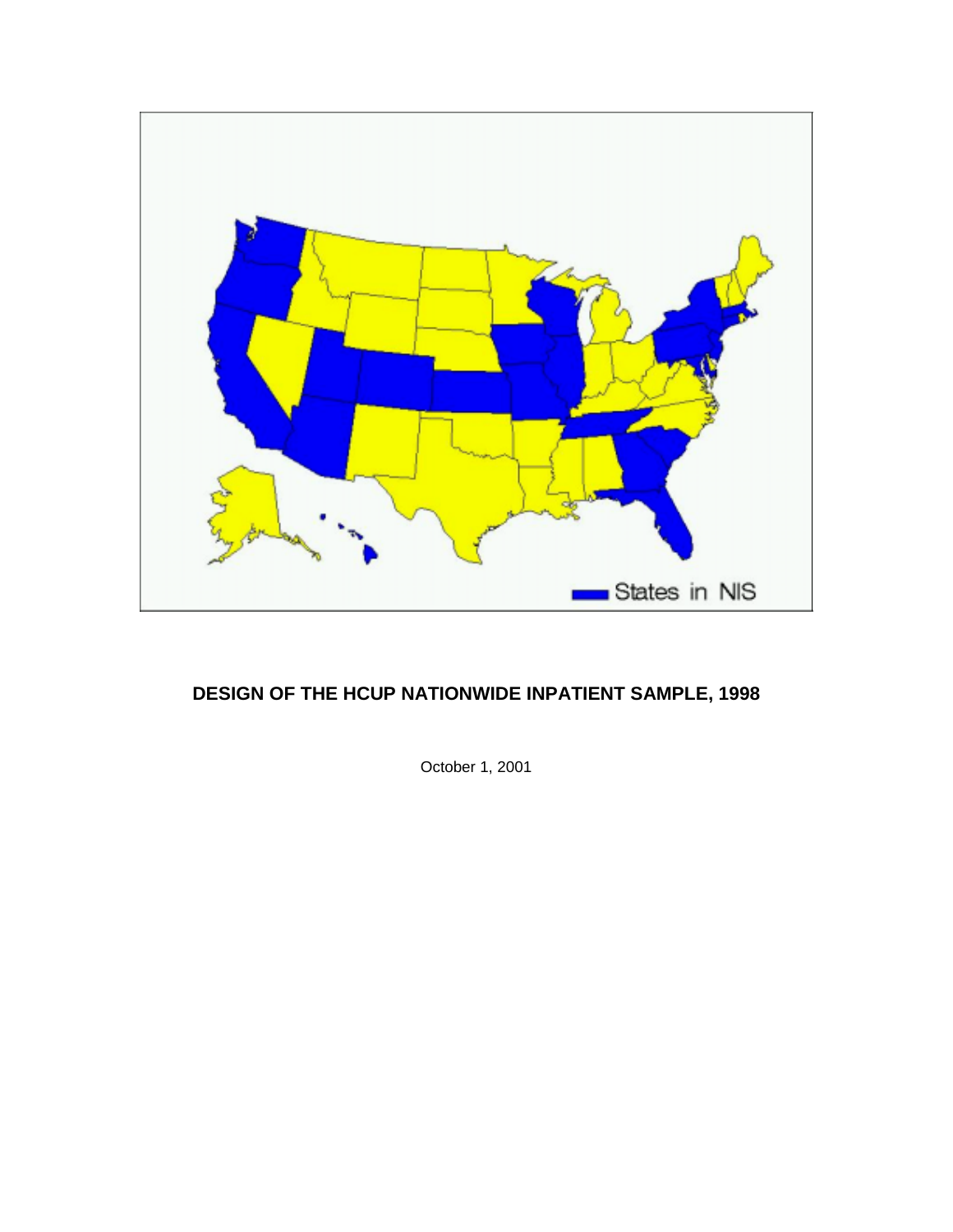### **Tables**

| Table 6. Number of Hospitals in the 1998 Universe, Frame, Sample, Target, and Shortfall by |  |
|--------------------------------------------------------------------------------------------|--|
| Table 7. Number of Hospitals in the 1998 Universe, Frame, and Sample for States in the     |  |
|                                                                                            |  |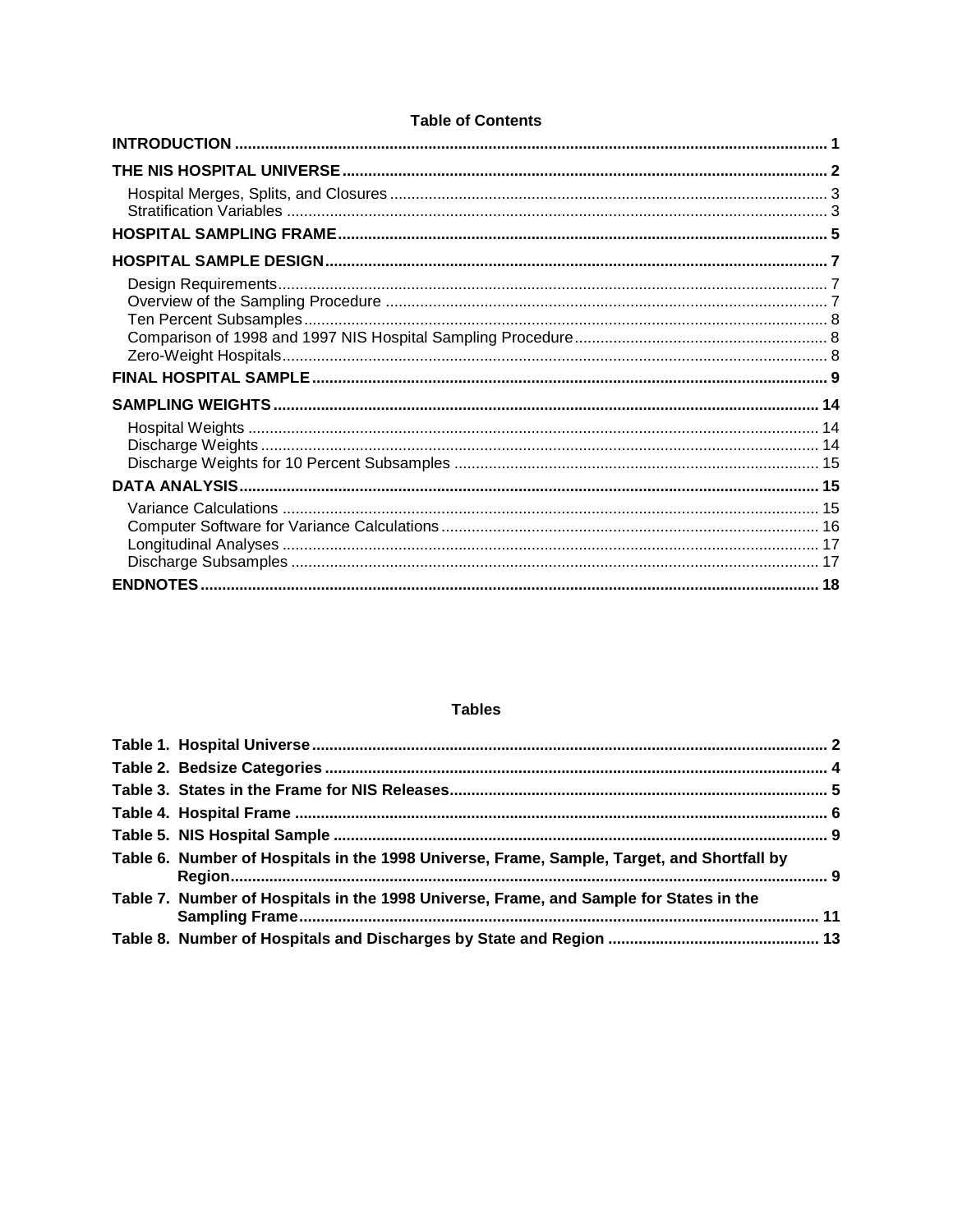# **DESIGN OF THE HCUP NATIONWIDE INPATIENT SAMPLE, 1998**

## **INTRODUCTION**

The Nationwide Inpatient Sample (NIS) of the Healthcare Cost and Utilization Project (HCUP) was developed to provide analyses of hospital utilization, charges and quality of care across the United States. The target universe includes all acute-care discharges from all community hospitals in the United States; the NIS comprises all discharges from a sample of hospitals in this target universe. NIS 1998 includes data for calendar year 1998. Previous years covered 1988 through 1997.

| <b>Calendar Year</b> | <b>States</b> | <b>Sample Hospitals</b> | <b>Sample</b><br><b>Discharges</b><br>(Millions) |
|----------------------|---------------|-------------------------|--------------------------------------------------|
| 1988-1992            | $8 - 11$      | 758-875                 | $5.2 - 6.2$                                      |
| 1993                 | 17            | 913                     | 6.5                                              |
| 1994                 | 17            | 904                     | 6.4                                              |
| 1995                 | 19            | 938                     | 6.7                                              |
| 1996                 | 19            | 906                     | 6.5                                              |
| 1997                 | 22            | 1012                    | 7.1                                              |
| 1998                 | 22            | 984                     | 6.8                                              |

Potential research issues focus on both discharge- and hospital-level outcomes. Discharge outcomes of interest include trends in inpatient treatments with respect to:

- frequency,
- charges,
- lengths of stay,
- effectiveness.
- quality of care,
- appropriateness, and
- access to hospital care.

Hospital outcomes of interest include:

- mortality rates,
- complication rates,
- patterns of care,
- diffusion of technology, and
- trends toward specialization.

These and other outcomes are of interest for the nation as a whole and for policy-relevant inpatient subgroups defined by geographic regions, patient demographics, hospital characteristics, physician characteristics, and pay sources.

This report provides a detailed description of the NIS 1998 sample design, as well as a summary of the resultant hospital sample. Sample weights were developed to obtain national estimates of hospital and inpatient parameters. These weights and other special-use weights are described in detail. Tables include cumulative information for all previous NIS releases to provide a longitudinal view of the database.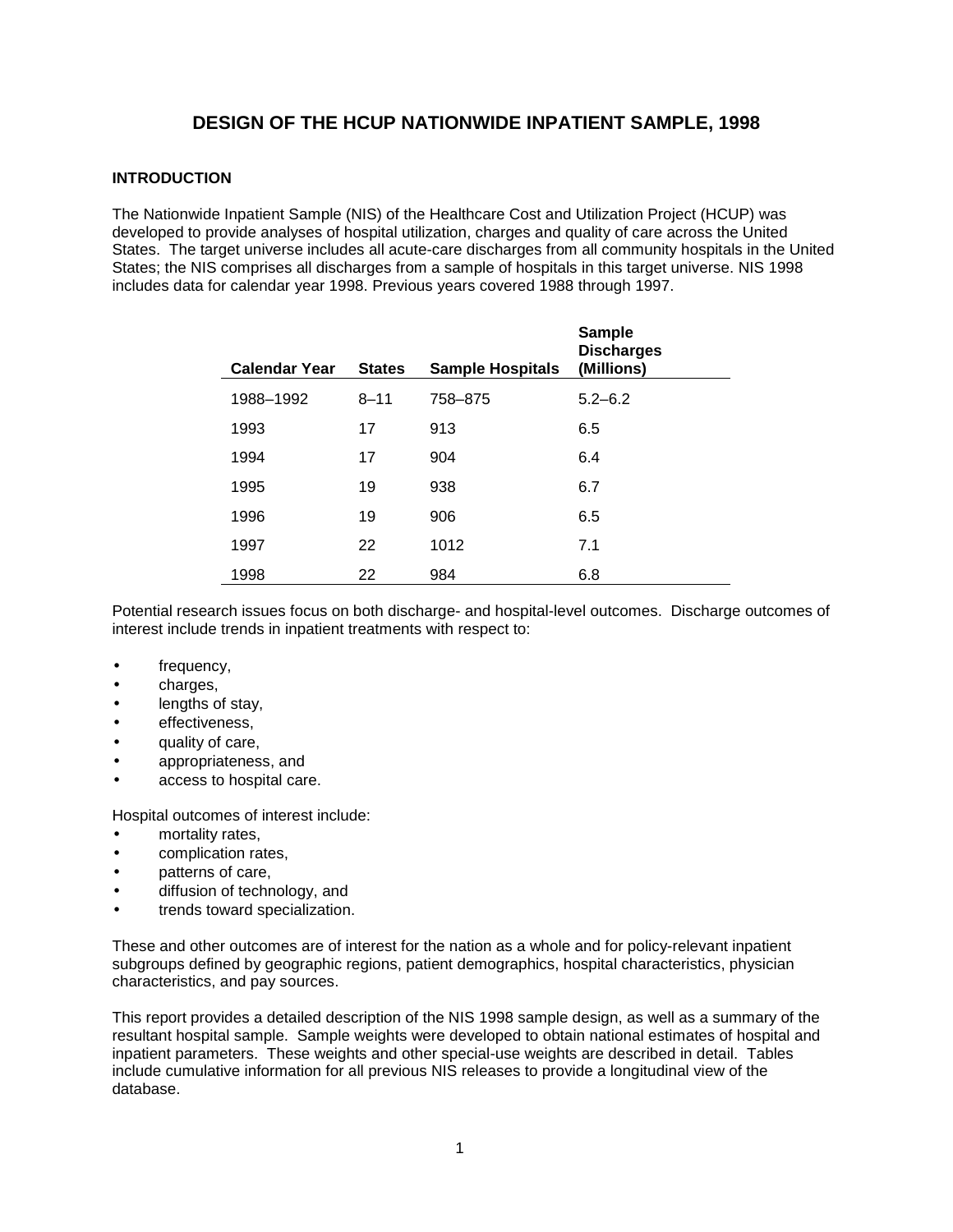#### **THE NIS HOSPITAL UNIVERSE**

The hospital universe is defined by all hospitals located in the U.S. that were open during any part of the calendar year and were designated as community hospitals in the American Hospital Association (AHA) Annual Survey of Hospitals. For purposes of the NIS, the definition of a community hospital is that used by the AHA: "all nonfederal short-term general and other specialty hospitals, excluding hospital units of institutions." Consequently, Veterans Hospitals and other federal hospitals (Department of Defense and Indian Health Service) are excluded. Beginning in 1998, rehabilitation hospitals were excluded from the NIS hospital universe because the type of care provided, and the characteristics of the discharges from these hospitals, were markedly different from other short-term hospitals. Table 1 shows the number of universe hospitals for each year based on the AHA Annual Survey. It can be seen that the number of hospitals has decreased in 1998. This is partly due to the elimination of rehabilitation hospitals from the NIS 1998 universe.

| Table 1. Hospital Universe <sup>1</sup> |                               |  |  |
|-----------------------------------------|-------------------------------|--|--|
| Year                                    | Number of<br><b>Hospitals</b> |  |  |
| 1988                                    | 5,607                         |  |  |
| 1989                                    | 5,548                         |  |  |
| 1990                                    | 5,468                         |  |  |
| 1991                                    | 5,412                         |  |  |
| 1992                                    | 5,334                         |  |  |
| 1993                                    | 5,313                         |  |  |
| 1994                                    | 5,290                         |  |  |
| 1995                                    | 5,260                         |  |  |
| 1996                                    | 5,182                         |  |  |
| 1997                                    | 5,113                         |  |  |
| 1998                                    | 4,915                         |  |  |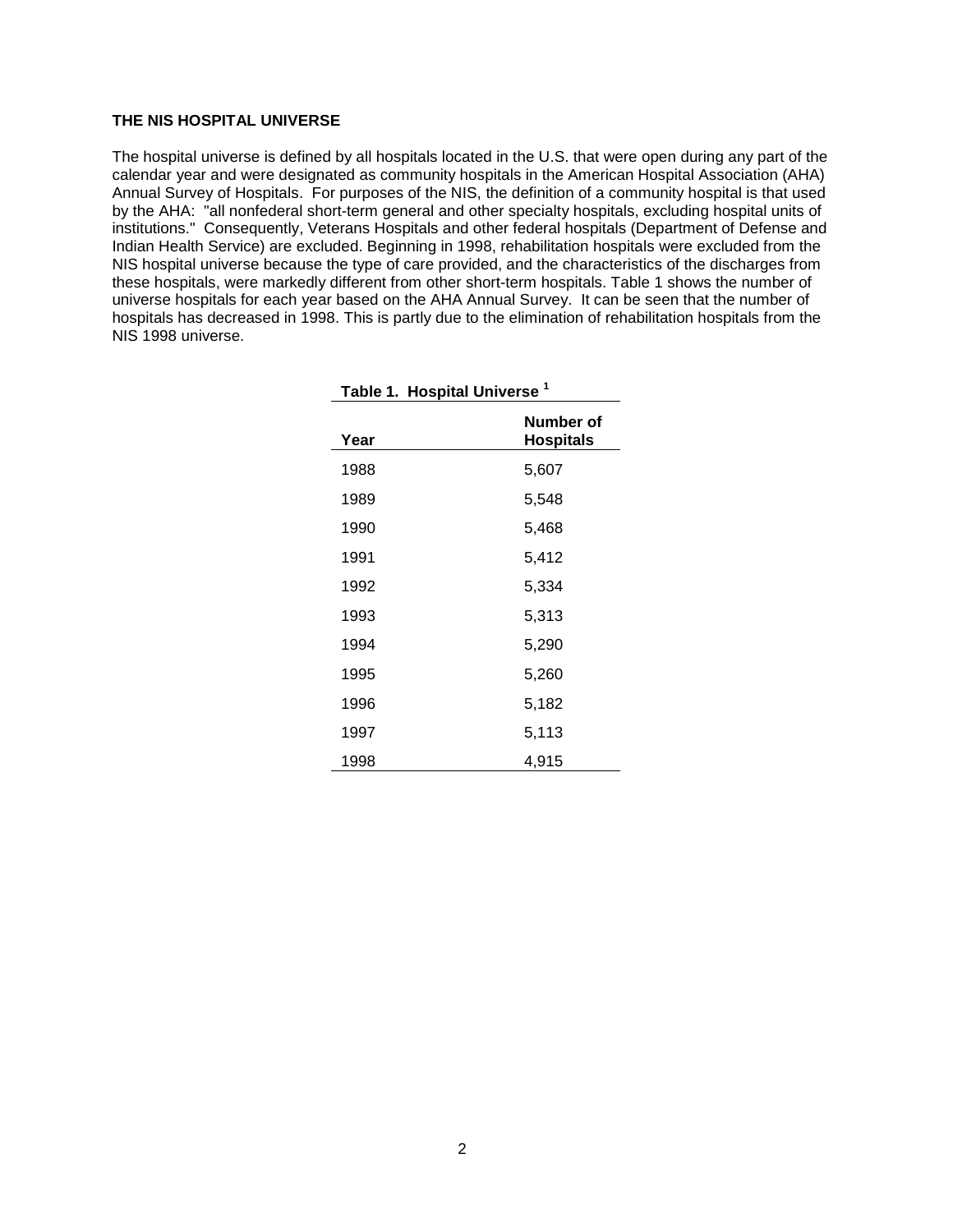#### **Hospital Merges, Splits, and Closures**

All U.S. hospital entities that were designated community hospitals in the AHA hospital file, except rehabilitation hospitals, were included in the hospital universe. Therefore, if two or more community hospitals merged to create a new community hospital, the original hospitals and the newly formed hospital were all considered separate hospital entities in the universe for the year of the merge. Likewise, if a community hospital split, the original hospital and all newly created community hospitals were separate entities in the universe for the year of the split. Finally, community hospitals that closed during a year were included as long as they were in operation during some part of the calendar year.

### **Stratification Variables**

The NIS sampling strata were defined based on five hospital characteristics contained in the AHA hospital files. In order to improve the representativeness of the NIS, given the expansion of the number of contributing states, the sampling and weighting strategy was evaluated and revised for the 1998 NIS. This included changes to the definitions of the strata variables. A full description of this process can be found in the report Changes in NIS Sampling and Weighting Strategy for 1998, which will be available later in 2001. A description of the sampling procedures and definitions of strata variables used from 1988 through 1997 can be found in the report: Design of the HCUP Nationwide Inpatient Sample, Release 6. For the 1998 NIS, the stratification variables were defined as follows:

- 1. Geographic Region Northeast, Midwest, West, and South. This is an important stratification variable because practice patterns have been shown to vary substantially by region. For example, lengths of stay tend to be longer in East Coast hospitals than in West Coast hospitals.
- 2. Control government nonfederal (public), private not-for-profit (voluntary) and private investorowned (proprietary). These types of hospitals tend to have different missions and different responses to government regulations and policies. When there were enough hospitals of each type to allow it, hospitals were stratified as public, voluntary, and proprietary. This stratification was used for southern rural, southern urban non-teaching, and western urban non-teaching hospitals. For smaller strata - the north central rural and western rural hospitals - a collapsed stratification of public versus private was used, with the voluntary and proprietary hospitals combined to form a single 'private' category. For all other combinations of region, location and teaching status, no stratification based on control was advisable given the number of hospitals in these cells.
- 3. Location urban or rural. Government payment policies often differ according to this designation. Also, rural hospitals are generally smaller and offer fewer services than urban hospitals.
- 4. Teaching Status teaching or non-teaching. The missions of teaching hospitals differ from nonteaching hospitals. In addition, financial considerations differ between these two hospital groups. Currently, the Medicare DRG payments are uniformly higher to teaching hospitals than to nonteaching hospitals. A hospital is considered to be a teaching hospital if it has an AMA-approved residency program, is a member of the Council of Teaching Hospitals (COTH) or has a ratio of full-time equivalent interns and residents to beds of .25 or higher.
- 5. Bed size small, medium, and large. Bed size categories are based on hospital beds, and are specific to the hospital's region, location and teaching status, as shown in Table 2.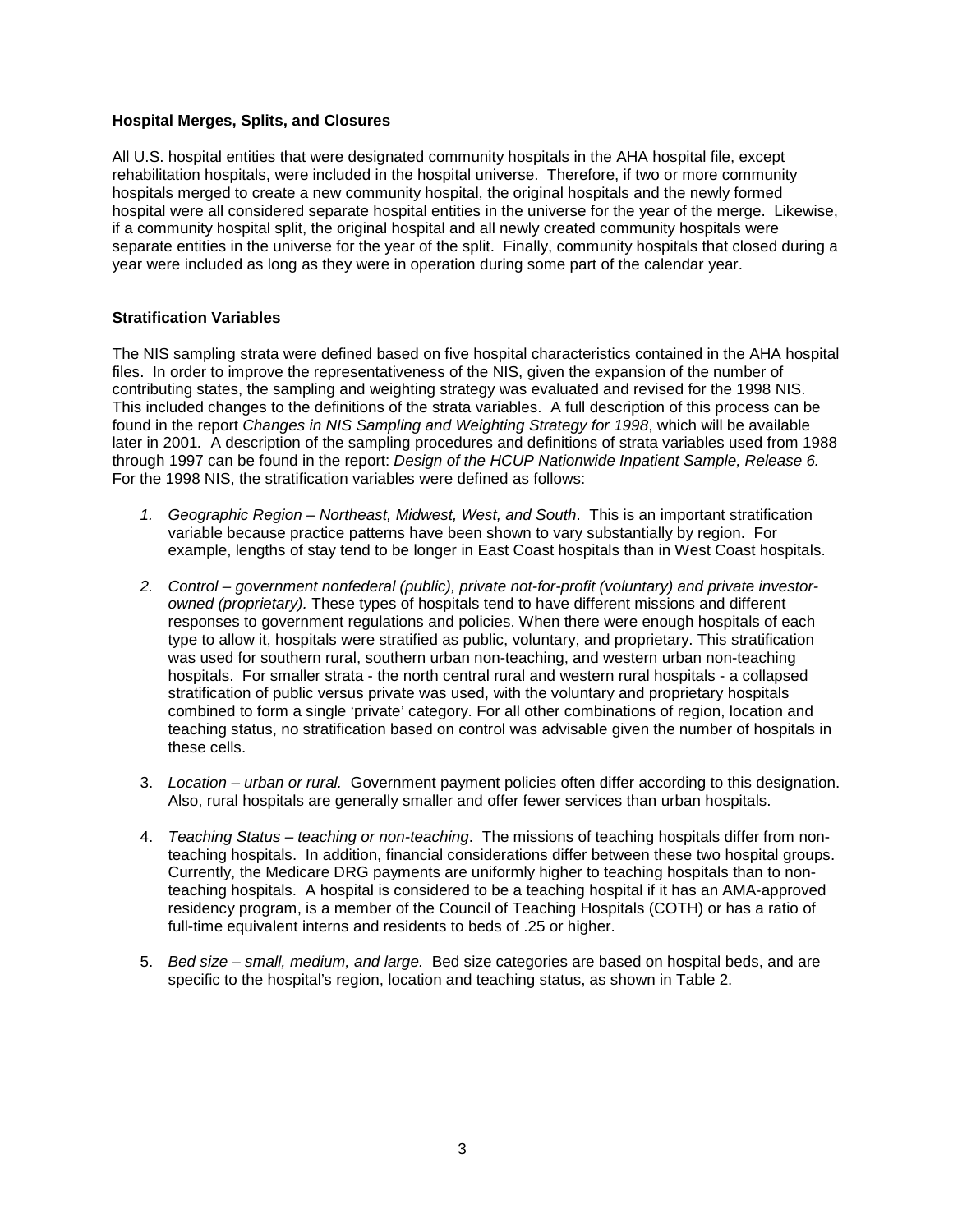|                                               |                  | <b>Hospital Bed size</b> |        |
|-----------------------------------------------|------------------|--------------------------|--------|
| <b>Location and</b><br><b>Teaching Status</b> |                  |                          |        |
|                                               |                  |                          |        |
|                                               | <b>Small</b>     | <b>Medium</b>            | Large  |
|                                               | <b>NORTHEAST</b> |                          |        |
| Rural                                         | $1 - 49$         | 50-99                    | $100+$ |
| Urban,<br>non-teaching                        | $1 - 124$        | 125-199                  | $200+$ |
| Urban, teaching                               | $1 - 249$        | 250-424                  | $425+$ |
|                                               | <b>MIDWEST</b>   |                          |        |
| Rural                                         | $1 - 29$         | 30-49                    | $50+$  |
| Urban,<br>non-teaching                        | $1 - 74$         | 75-174                   | $175+$ |
| Urban, teaching                               | $1 - 249$        | 250-374                  | $375+$ |
|                                               | <b>SOUTH</b>     |                          |        |
| Rural                                         | $1 - 39$         | 40-74                    | $75+$  |
| Urban, non-teaching                           | $1 - 99$         | 100-199                  | $200+$ |
| Urban, teaching                               | $1 - 249$        | 250-449                  | $450+$ |
|                                               | <b>WEST</b>      |                          |        |
| Rural                                         | $1 - 24$         | 25-44                    | $45+$  |
| Urban, non-teaching                           | $1 - 99$         | 100-174                  | $175+$ |
| Urban, teaching                               | $1 - 199$        | 200-324                  | $325+$ |

#### **Table 2. Bed Size Categories, by Region**

The bed size cutoff points were chosen so that approximately one-third of the hospitals in a given region, location and teaching status combination would be in each bed size category (small, medium or large). Different cutoff points for rural, urban non-teaching, and urban teaching hospitals were used because hospitals in those categories tend to be small, medium, and large, respectively. For example, a medium-sized teaching hospital would be considered a rather large rural hospital. Further, the size distribution is different among regions for each of the urban/teaching categories. For example, teaching hospitals tend to be smaller in the West than they are in the South. Using differing cutoff points in this manner avoids strata with small numbers of hospitals in them.

Rural hospitals were not split according to teaching status, because rural teaching hospitals were rare. For example, in 1998 there were only 56 rural teaching hospitals, slightly over 1% of the total hospital universe. The bed size categories were defined within location and teaching status because they would otherwise have been redundant. Rural hospitals tend to be small; urban non-teaching hospitals tend to be medium-sized; and urban teaching hospitals tend to be large. Yet it was important to recognize gradations of size within these types of hospitals. For example,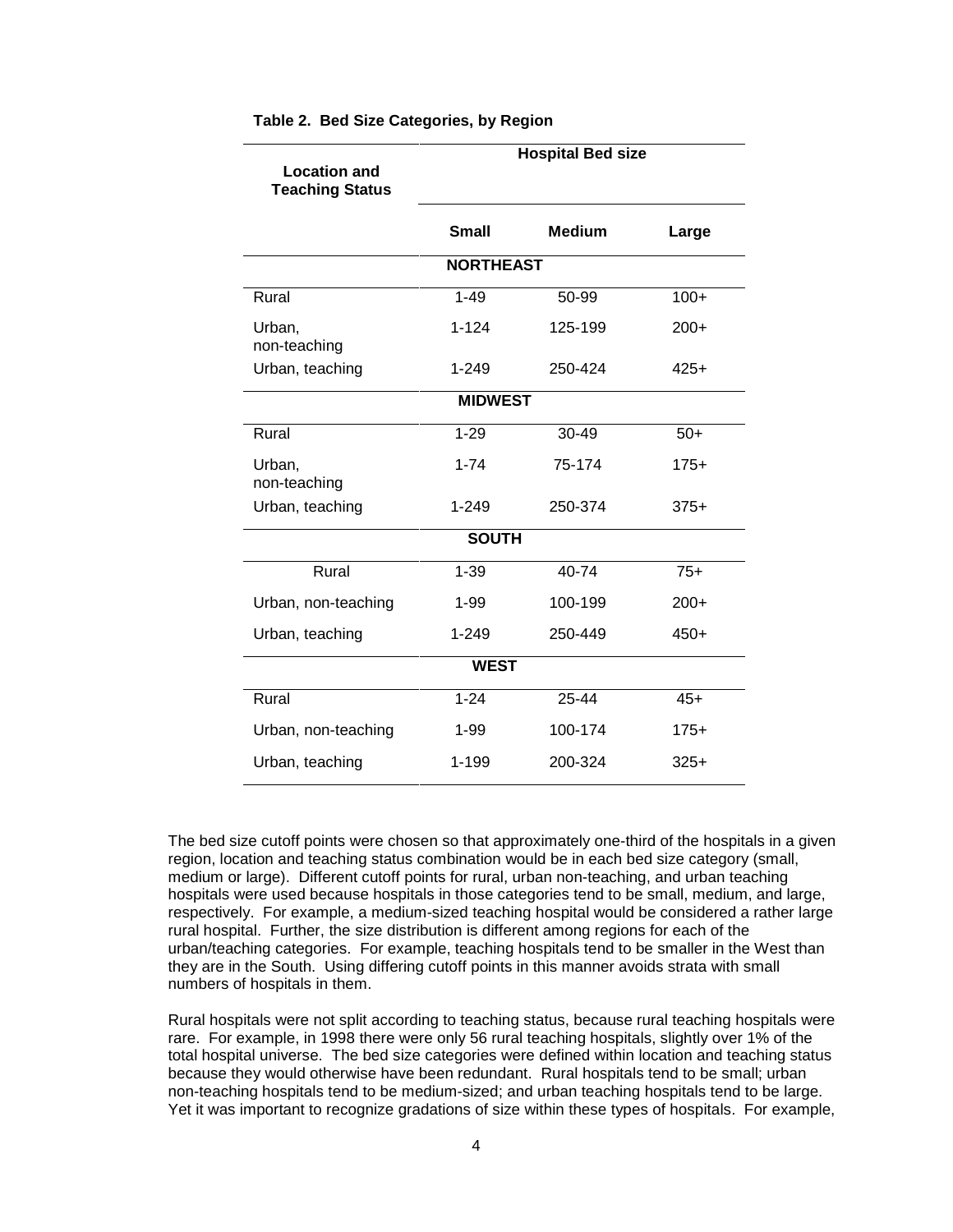in serving rural discharges, the role of "large" rural hospitals (particularly rural referral centers) often differs from the role of "small" rural hospitals.

To further ensure geographic representativeness, implicit stratification variables included state and threedigit zip code (the first three digits of the hospital's five-digit zip code). The hospitals were sorted according to these variables prior to systematic random sampling.

#### **HOSPITAL SAMPLING FRAME**

The *universe* of hospitals was established as all community hospitals located in the U.S. with the exception, beginning in 1998, of rehabilitation hospitals. However, it was not feasible to obtain and process all-payer discharge data from a random sample of the entire universe of hospitals because it would have been too costly to obtain data from individual hospitals, and it would have been too burdensome to process each hospital's unique data structure.

Therefore, the NIS sampling frame was constructed from the subset of universe hospitals that released their discharge data for research use. Two sources for all-payer discharge data were state agencies and private data organizations, primarily state hospital associations. At the time the 1998 sample was drawn, the Agency for Healthcare Research and Quality (AHRQ) had agreements with 22 data sources that maintain statewide, all-payer discharge data files to include their data in the HCUP database. Prior years of HCUP included fewer states, as shown in Table 3.

| Years     | <b>States in the Frame</b>                                                                  |
|-----------|---------------------------------------------------------------------------------------------|
| 1988      | California, Colorado, Florida, Iowa, Illinois,<br>Massachusetts, New Jersey, and Washington |
| 1989-1992 | Add Arizona, Pennsylvania, and Wisconsin                                                    |
| 1993      | Add Connecticut, Kansas, Maryland, New York,<br>Oregon, South Carolina                      |
| 1994      | No new additions                                                                            |
| 1995      | Add Missouri, Tennessee                                                                     |
| 1996      | No new additions                                                                            |
| 1997      | Add Georgia, Hawaii, and Utah                                                               |
| 1998      | No new additions                                                                            |

#### **Table 3. States in the Frame for NIS Releases**

The list of the entire frame of hospitals was composed of all AHA community hospitals in each of the frame states that could be matched to the discharge data provided to HCUP. If an AHA community hospital could not be matched to the discharge data provided by the data source, it was eliminated from the sampling frame (but not from the target universe). Further restrictions were put on the sampling frames for Georgia, Hawaii, Illinois, South Carolina, Missouri, and Tennessee.

The Illinois Health Care Cost Containment Council stipulated that no more than 40 percent of the discharges provided by Illinois could be included in the database for any calendar quarter. Consequently, a systematic random sample of 72 percent of Illinois hospitals was drawn for the 1998 frame. This prevented the sample from including more than 40 percent of Illinois discharges.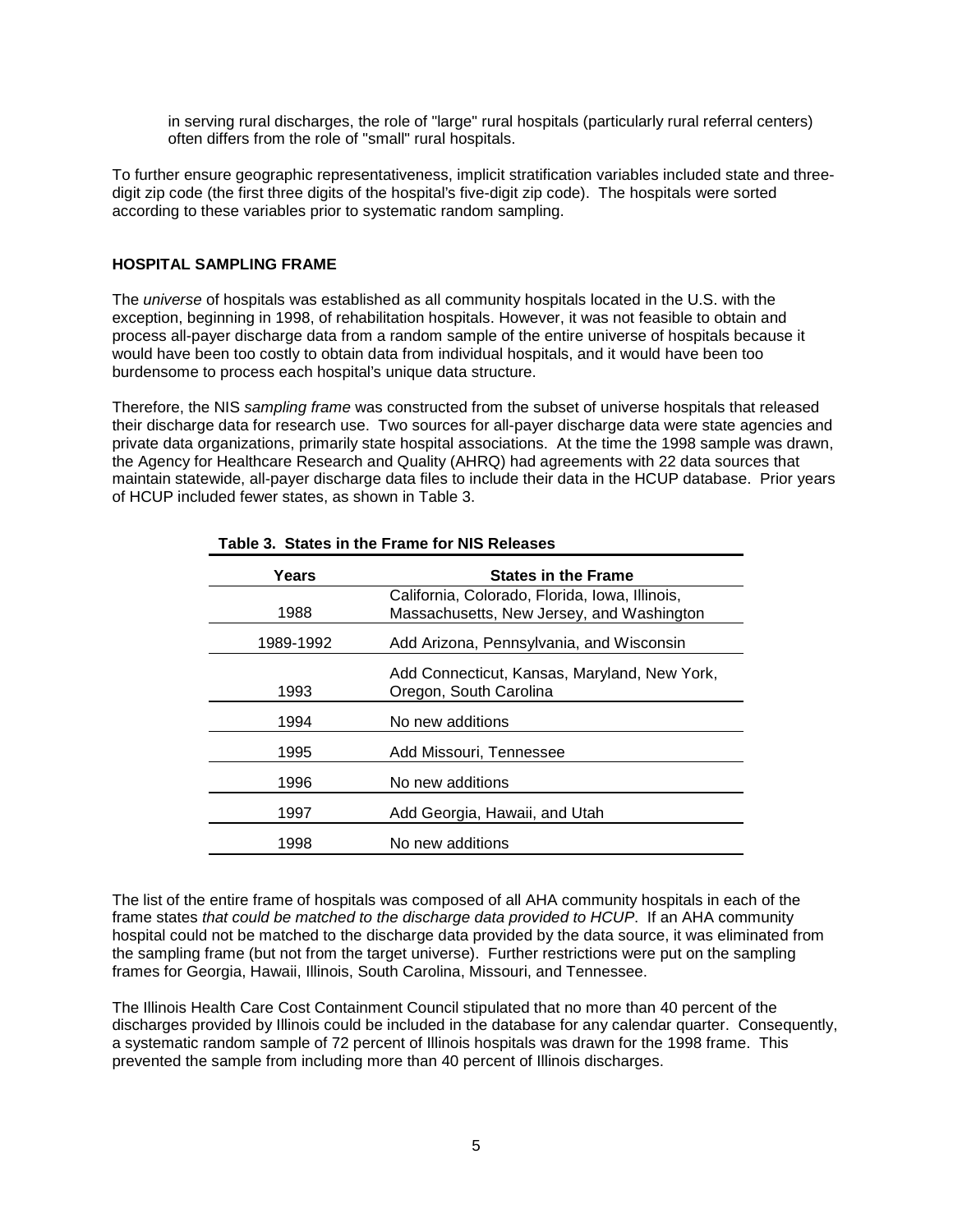Georgia, Hawaii, South Carolina and Tennessee stipulated that only hospitals that appear in sampling strata with two or more hospitals from the state were to be included in the NIS. Due to this restriction, four Hawaii hospitals, four South Carolina hospitals and one Tennessee hospital were excluded from the 1998 frame. All hospitals from Georgia were in strata with at least two hospitals, and thus all remained in the sampling frame. Two additional South Carolina hospitals, although in sampling strata with other hospitals, were removed from the sampling frame due to unique characteristics that would make them identifiable. After these restrictions were applied, the 1998 sampling frame included 154 Georgia hospitals, 13 Hawaii hospitals, 54 South Carolina hospitals and 105 Tennessee hospitals.

Missouri stipulated that only hospitals that had signed releases for public use should be included in the NIS. For 1998, thirty-four Missouri hospitals signed releases for confidential use only. These hospitals were excluded from the sampling frame, leaving 75 hospitals in the 1998 frame.

|      | <b>Table 4. Hospital Frame</b> |  |  |
|------|--------------------------------|--|--|
| Year | Number of<br>Hospitals         |  |  |
| 1988 | 1,247                          |  |  |
| 1989 | 1,658                          |  |  |
| 1990 | 1,620                          |  |  |
| 1991 | 1,604                          |  |  |
| 1992 | 1,591                          |  |  |
| 1993 | 2,168                          |  |  |
| 1994 | 2,135                          |  |  |
| 1995 | 2,284                          |  |  |
| 1996 | 2,268                          |  |  |
| 1997 | 2,452                          |  |  |
| 1998 | 2,438                          |  |  |

The number of frame hospitals for each year is shown in Table 4.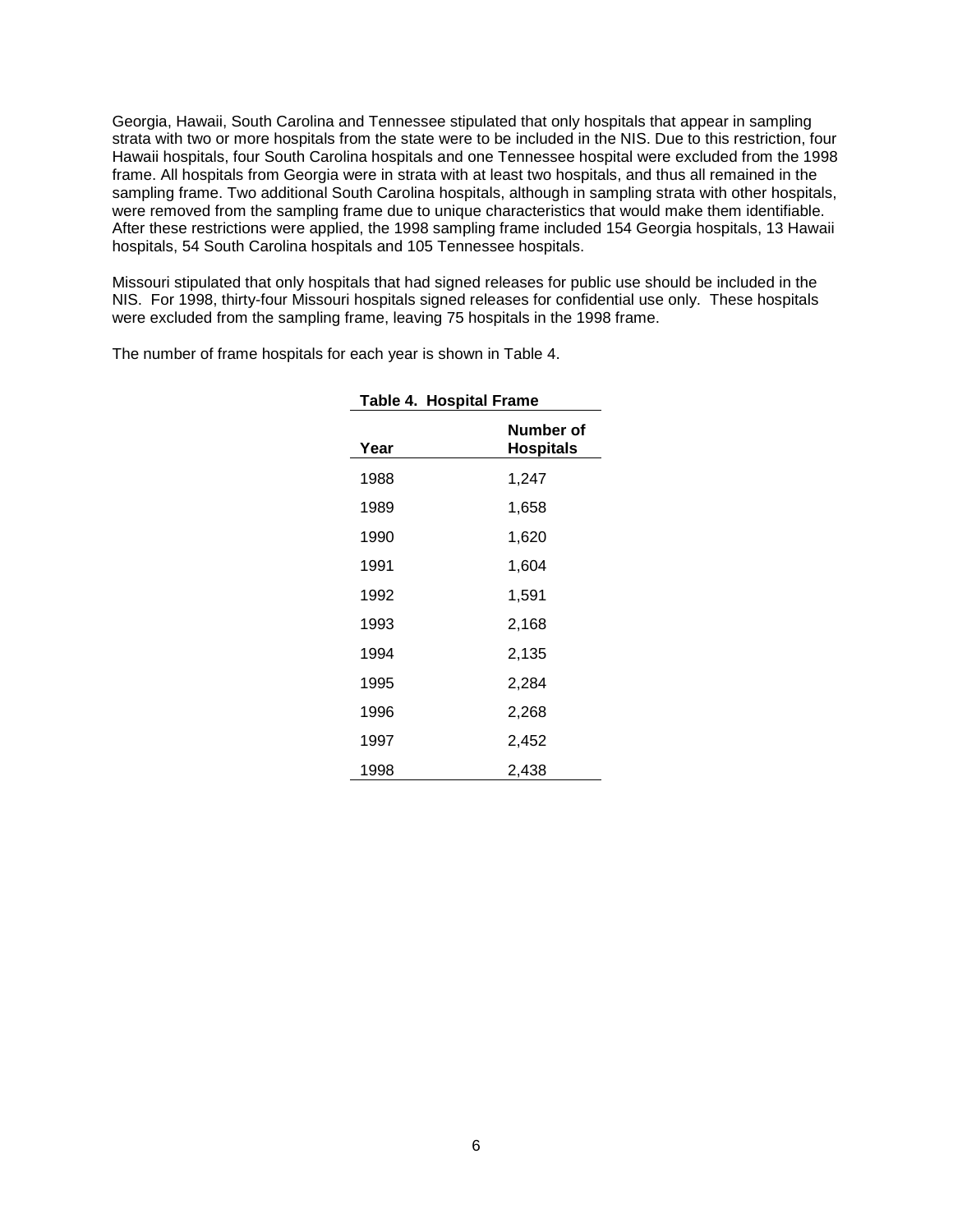### **HOSPITAL SAMPLE DESIGN**

#### **Design Requirements**

The NIS is a stratified probability sample of hospitals in the frame, with sampling probabilities calculated to select 20 percent of the universe contained in each stratum. The overall objective was to select a sample of hospitals generalizable to the target universe, which includes hospitals outside the frame (i.e., having zero probability of selection). Moreover, this sample was to be geographically dispersed, yet drawn from the subset of states with inpatient discharge data that agreed to provide such data to the project.

It should be possible, for example, to estimate DRG-specific average lengths of stay over all U.S. hospitals using weighted average lengths of stay, based on averages or regression estimates from the NIS. Ideally, relationships among outcomes and their correlates estimated from the NIS should generally hold across all U.S. hospitals. However, since only 22 states contributed data to this 1998 release, some estimates may differ from estimates from comparative data sources. When possible, estimates based on the NIS should be checked against national benchmarks, such as Medicare data or data from the National Hospital Discharge Survey to determine the appropriateness of the NIS for specific analyses.

The target sample size was 20 percent of the total number of community hospitals in the U.S. for 1998. This sample size was determined by AHRQ based on their experience with similar research databases.

Alternative stratified sampling allocation schemes were considered. However, allocation proportional to the number of hospitals is preferred for several reasons:

- AHRQ researchers wanted a simple, easily understood sampling methodology. It was an appealing idea that the NIS sample could be a "miniaturization" of the universe of hospitals (with the obvious geographical limitations imposed by data availability).
- AHRQ statisticians considered other optimal allocation schemes, including sampling hospitals with probabilities proportional to size (number of discharges), and they concluded that sampling with probability proportional to the number of hospitals was preferable. Even though it was recognized that the approach chosen would not be as efficient, the extremely large sample sizes yield good estimates. Furthermore, because the data are to be used for purposes other than producing national estimates, (e.g., regression modeling), it is critical that all hospital types, including small hospitals, are adequately represented.

#### **Overview of the Sampling Procedure**

Once the universe of hospitals was stratified, up to 20 percent of the total number of U.S. hospitals was randomly selected within each stratum. If too few frame hospitals were in the stratum, then all frame hospitals were selected for the NIS, subject to sampling restrictions specified by states. To simplify variance calculations, at least two hospitals were drawn from each stratum. If fewer than two frame hospitals were contained in a stratum, then that stratum was merged with an "adjacent" stratum containing hospitals with similar characteristics.

A systematic random sample was drawn from each stratum, after sorting hospitals by state within each stratum, then by the three-digit zip code (the first three digits of the hospital's five-digit zip code) within each state, and then by a random number within each three-digit zip code. These sorts ensured further geographic generalizability of hospitals within the frame states, and random ordering of hospitals within three-digit zip codes.

Generally, three-digit zip codes that are near in value are geographically near within a state. Furthermore, the U.S. Postal Service locates regional mail distribution centers at the three-digit level. Thus, the boundaries tend to be a compromise between geographic size and population size.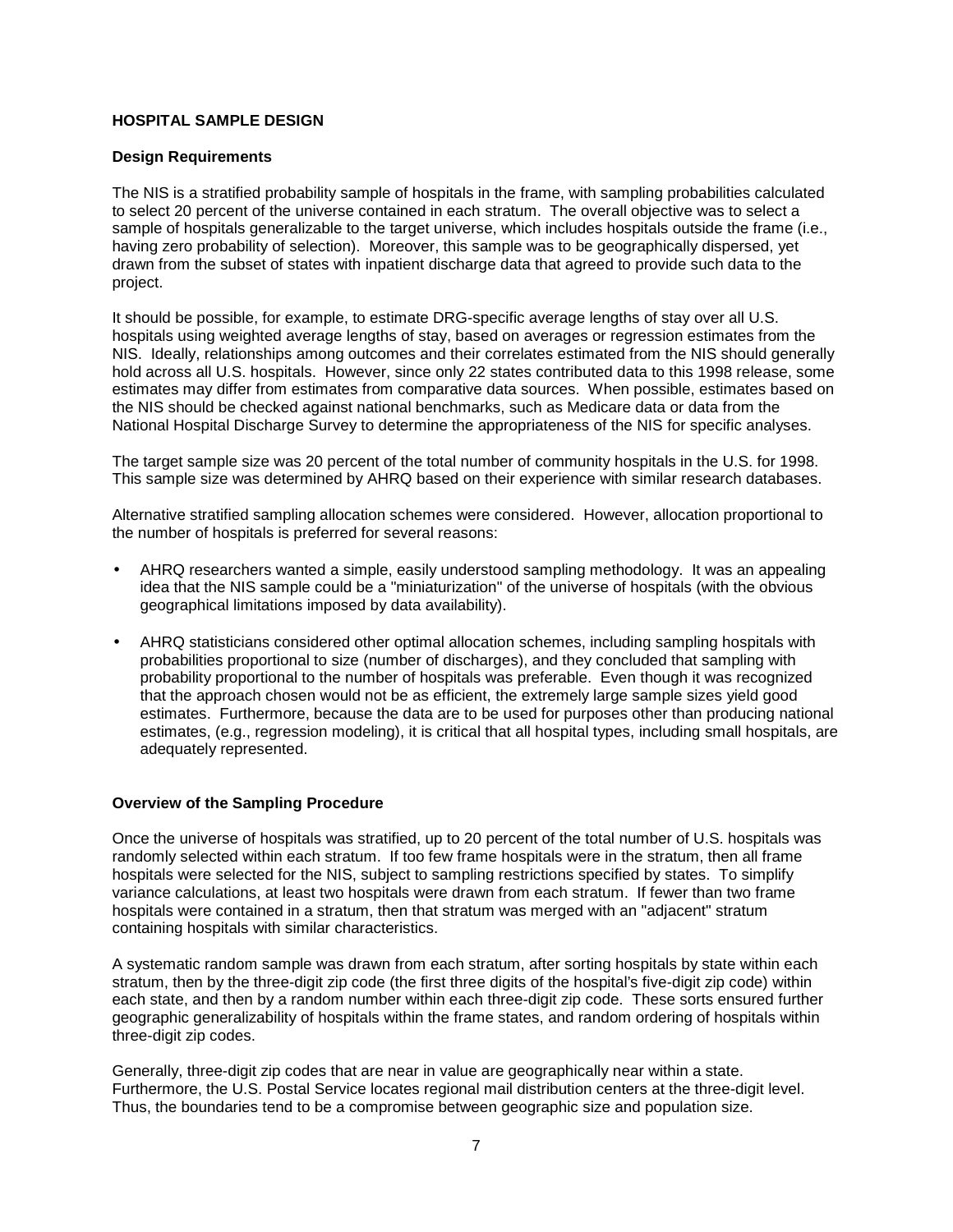#### **Ten Percent Subsamples**

Two nonoverlapping 10 percent subsamples of discharges were drawn from the NIS file for each year. +The subsamples were selected by drawing every tenth discharge starting with two different starting points (randomly selected between 1 and 10). Having a different starting point for each of the two subsamples guaranteed that they would not overlap. Discharges were sampled so that 10 percent of each hospital's discharges in each quarter were selected for each of the subsamples. The two samples can be combined to form a single, generalizable 20 percent subsample of discharges.

#### **Comparison of 1998 and 1997 NIS Hospital Sampling Procedure**

Using the current 1998 NIS procedures, all frame hospitals within a stratum have an equal probability of selection for the sample, regardless of whether they had been in prior NIS samples. This deviates from the procedure used for earlier samples, which maximized the longitudinal component of the NIS series.

Further description of the sampling procedures for earlier releases of the NIS can be found in the report: Design of the HCUP Nationwide Inpatient Sample, Release 6. For a description of the development of the new 1998 NIS sample design, see the report: Changes in NIS Sampling and Weighting Strategy for 1998.

#### **Zero-Weight Hospitals**

Beginning in 1993, the NIS samples contain no zero-weight hospitals. For a description of zero-weight hospitals in the 1998-1992 sample, see the report: Design of the HCUP Nationwide Inpatient Sample, Release 1.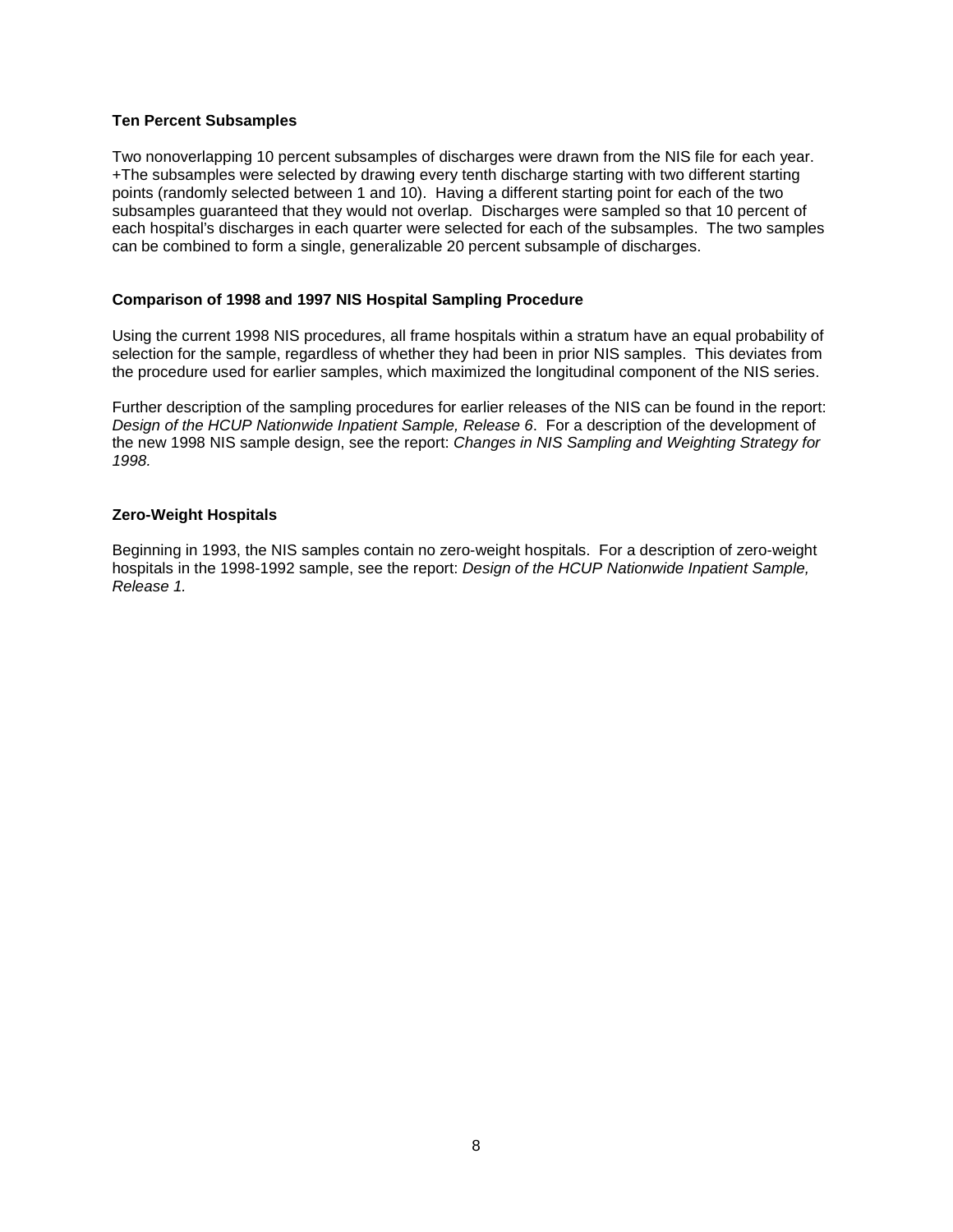#### **FINAL HOSPITAL SAMPLE**

The annual numbers of hospitals and discharges in each release of the NIS are shown in Table 5. For the 1988-1992 NIS, zero-weight hospitals were maintained to provide a longitudinal sample, so figures are presented for both the regular NIS sample and the total sample.

| <b>Table 5. NIS Hospital Samples</b> |                               |                                |                               |                                |  |
|--------------------------------------|-------------------------------|--------------------------------|-------------------------------|--------------------------------|--|
|                                      | <b>Regular Sample</b>         | <b>Total Sample</b>            |                               |                                |  |
| Year                                 | Number of<br><b>Hospitals</b> | Number of<br><b>Discharges</b> | Number of<br><b>Hospitals</b> | Number of<br><b>Discharges</b> |  |
| 1988                                 | 758                           | 5,242,904                      | 759                           | 5,265,756                      |  |
| 1989                                 | 875                           | 6,067,667                      | 882                           | 6,110,064                      |  |
| 1990                                 | 861                           | 6,156,638                      | 871                           | 6,268,515                      |  |
| 1991                                 | 847                           | 5,984,270                      | 859                           | 6,156,188                      |  |
| 1992                                 | 838                           | 6,008,001                      | 856                           | 6,195,744                      |  |
| 1993                                 | 913                           | 6,538,976                      |                               |                                |  |
| 1994                                 | 904                           | 6,385,011                      |                               |                                |  |
| 1995                                 | 938                           | 6,714,935                      |                               |                                |  |
| 1996                                 | 906                           | 6,542,069                      |                               |                                |  |
| 1997                                 | 1,012                         | 7,148,420                      |                               |                                |  |
| 1998                                 | 984                           | 6,827,350                      |                               |                                |  |

A breakdown of the 1998 NIS hospital sample by geographic region is shown in Table 6. For each geographic region, Table 6 shows the number of:

- universe hospitals (Universe),
- frame hospitals (Frame),
- target hospitals (Target = 20 percent of the universe),
- sampled hospitals (Sample), and
- $\bullet$  shortfall hospitals (Shortfall = Target Sample).

## **Table 6. Number of Hospitals in the 1998 Universe, Frame, Target, Sample and Shortfall by Region**

| <b>Hospital</b>  |                 |              | $%$ of<br>Universe in |        |               |                  |
|------------------|-----------------|--------------|-----------------------|--------|---------------|------------------|
| <b>Region</b>    | <b>Universe</b> | <b>Frame</b> | <b>Frame</b>          | Target | <b>Sample</b> | <b>Shortfall</b> |
| <b>Northeast</b> | 690             | 588          | 85.2%                 | 138    | 140           | -2               |
| Midwest          | 1428            | 579          | 40.5%                 | 286    | 290           | -4               |
| South            | 1870            | 557          | 29.8%                 | 374    | 361           | 13               |
| West             | 927             | 714          | 77.0%                 | 185    | 193           | -8               |
| Total            | 4.915           | 2,438        | 49.6%                 | 983    | 984           | -1               |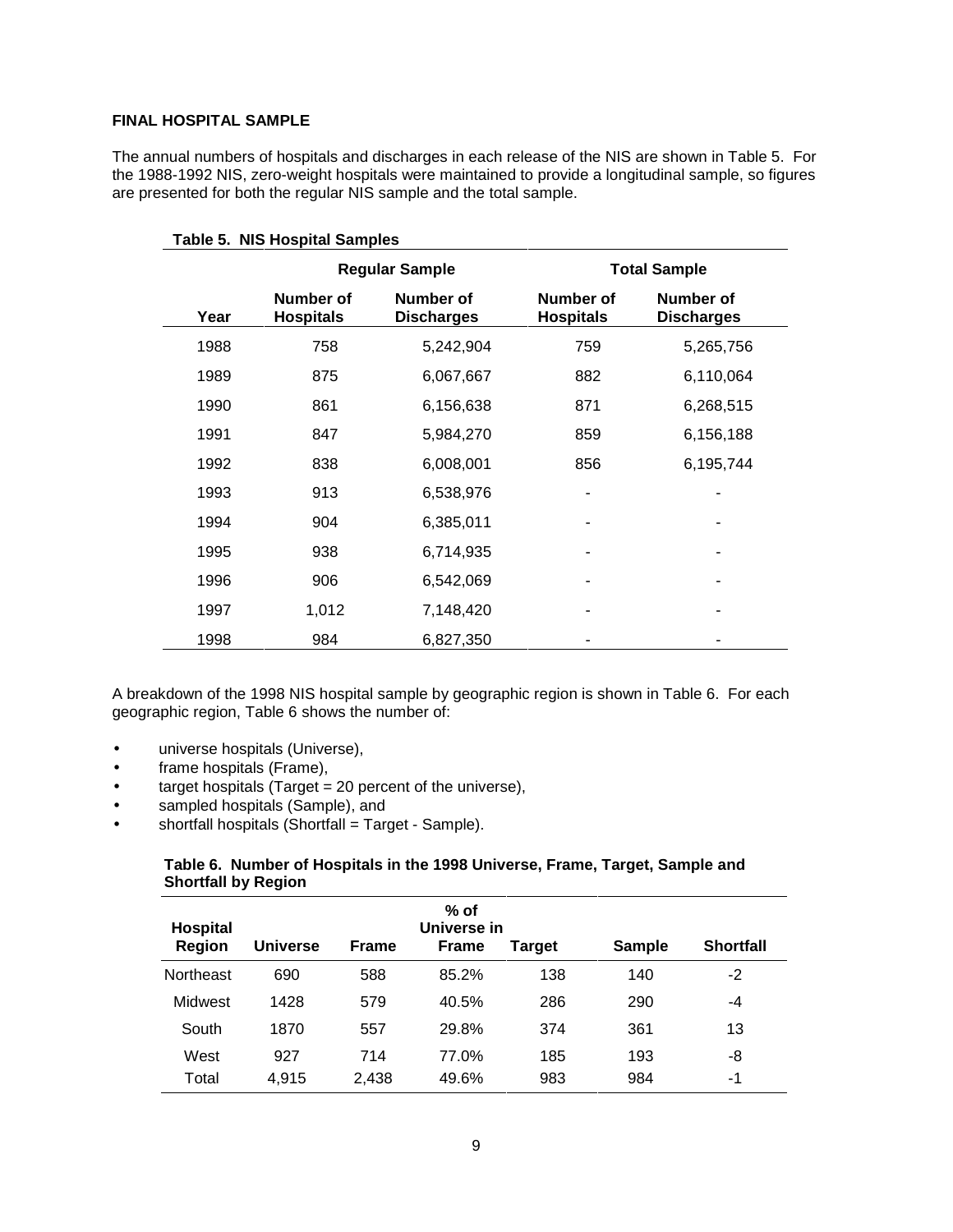For example, in 1998 the Northeast region contained 690 hospitals in the universe. It also contained 588 hospitals in the frame, of which 140 hospitals were drawn for the sample. This was two more than the target sample size of 138 hospitals. In the south, there was a shortfall of 13 hospitals indicating that the frame did not provide an adequate number of hospitals to reach the target sample size.

Table 7 shows the number of hospitals in the universe, frame, and regular sample for each state in the sampling frame for 1998. The difference between the universe and the frame represents the difference in the number of community hospitals in the 1998 AHA Annual Survey of Hospitals and the number of community hospitals for which data were supplied to HCUP in all states except Illinois, Hawaii, South Carolina, Tennessee and Missouri.

- The number of hospitals in the Illinois frame is approximately 72 percent of the hospitals in the Illinois universe in order to comply with the agreement with the data source concerning the restriction on the number of Illinois discharges.
- The number of hospitals in the South Carolina frame is nine less than the South Carolina universe. Six hospitals were excluded because of sampling restrictions stipulated by South Carolina, and three hospitals identified in AHA data were not included in the data supplied to HCUP.
- The number of hospitals in the Hawaii frame is seven less than the Hawaii universe. Four hospitals were excluded because of sampling restrictions stipulated by Hawaii, and three hospitals identified in AHA data were not included in the data supplied to HCUP.
- The number of hospitals in the Tennessee frame is eleven less than the Tennessee universe. One hospital was excluded because of sampling restrictions stipulated by Tennessee, and ten hospitals identified in AHA data were not included in the data supplied to HCUP.

The number of hospitals in the Missouri frame is 48 less than the Missouri universe. Thirty-four hospitals were excluded because they signed release for confidential use only, and 14 hospitals identified in AHA data were not included in the data supplied to HCUP.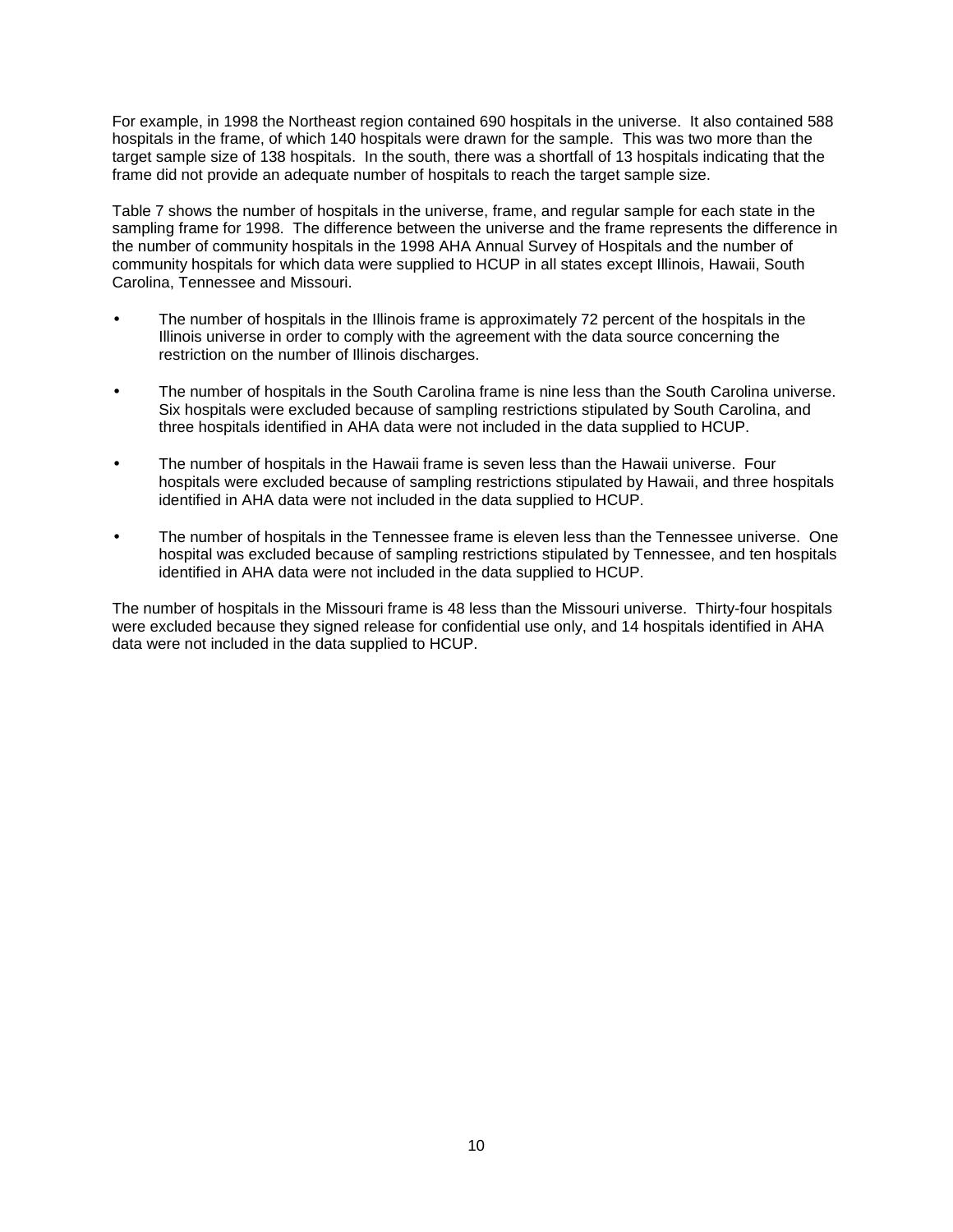| <b>STATE</b> | <b>Hospital</b><br><b>Universe</b> | <b>Frame</b><br><b>Size</b> | <b>Sample</b>  |
|--------------|------------------------------------|-----------------------------|----------------|
| AΖ           | 61                                 | 59                          | 14             |
| CA           | 401                                | 393                         | 97             |
| CO           | 67                                 | 66                          | 20             |
| СT           | 32                                 | 31                          | $\overline{7}$ |
| FL           | 197                                | 194                         | 109            |
| GA           | 154                                | 154                         | 114            |
| HI           | 20                                 | 13                          | 4              |
| IA           | 116                                | 116                         | 53             |
|              |                                    |                             |                |
| IL           | 201                                | 145                         | 75             |
| KS           | 128                                | 121                         | 56             |
| МA           | 74                                 | 70                          | 17             |
| <b>MD</b>    | 50                                 | 50                          | 32             |
| <b>MO</b>    | 123                                | 75                          | 39             |
| <b>NJ</b>    | 78                                 | 77                          | 17             |
| <b>NY</b>    | 219                                | 218                         | 52             |
| <b>OR</b>    | 60                                 | 59                          | 18             |
| PА           | 198                                | 192                         | 47             |
| SC           | 63                                 | 54                          | 34             |
| <b>TN</b>    | 116                                | 105                         | 72             |
| UT           | 41                                 | 40                          | 16             |
| WA           | 85                                 | 84                          | 24             |
| WI           | 122                                | 122                         | 67             |
| <b>TOTAL</b> | 2606                               | 2438                        | 984            |

**Table 7. Number of Hospitals in the 1998 Universe, Frame, and Sample for States in the Sampling Frame**

 $\mathbb{R}$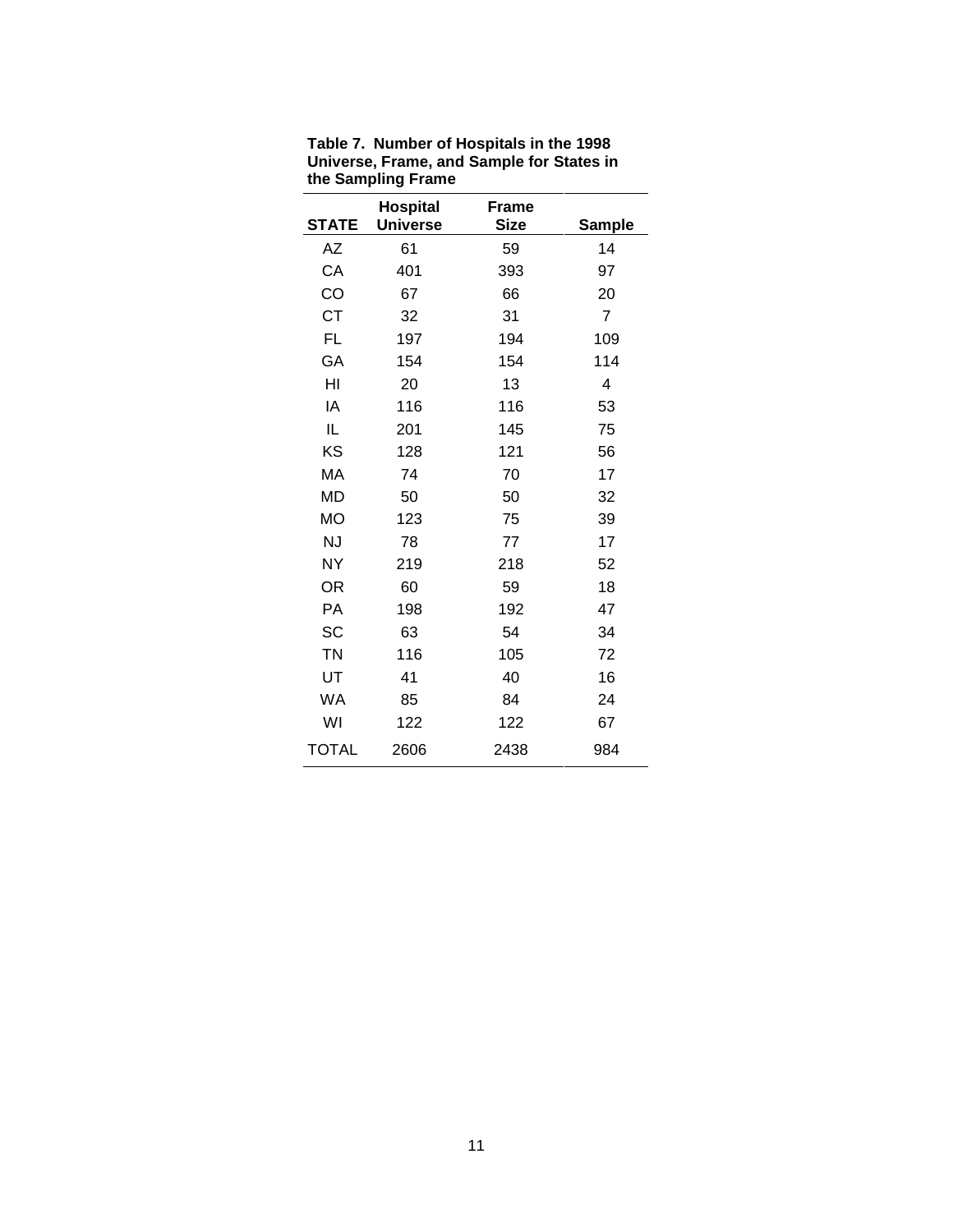

It can be seen from the map above that hospitals were sampled throughout each region of the United States. The impact of stratification can be seen as well. In those regions where a higher proportion of states are represented (the northeast and west) relatively fewer hospitals are sampled from each state than in regions where fewer states are included. The number of hospitals and discharges by state and region are given in Table 8 below.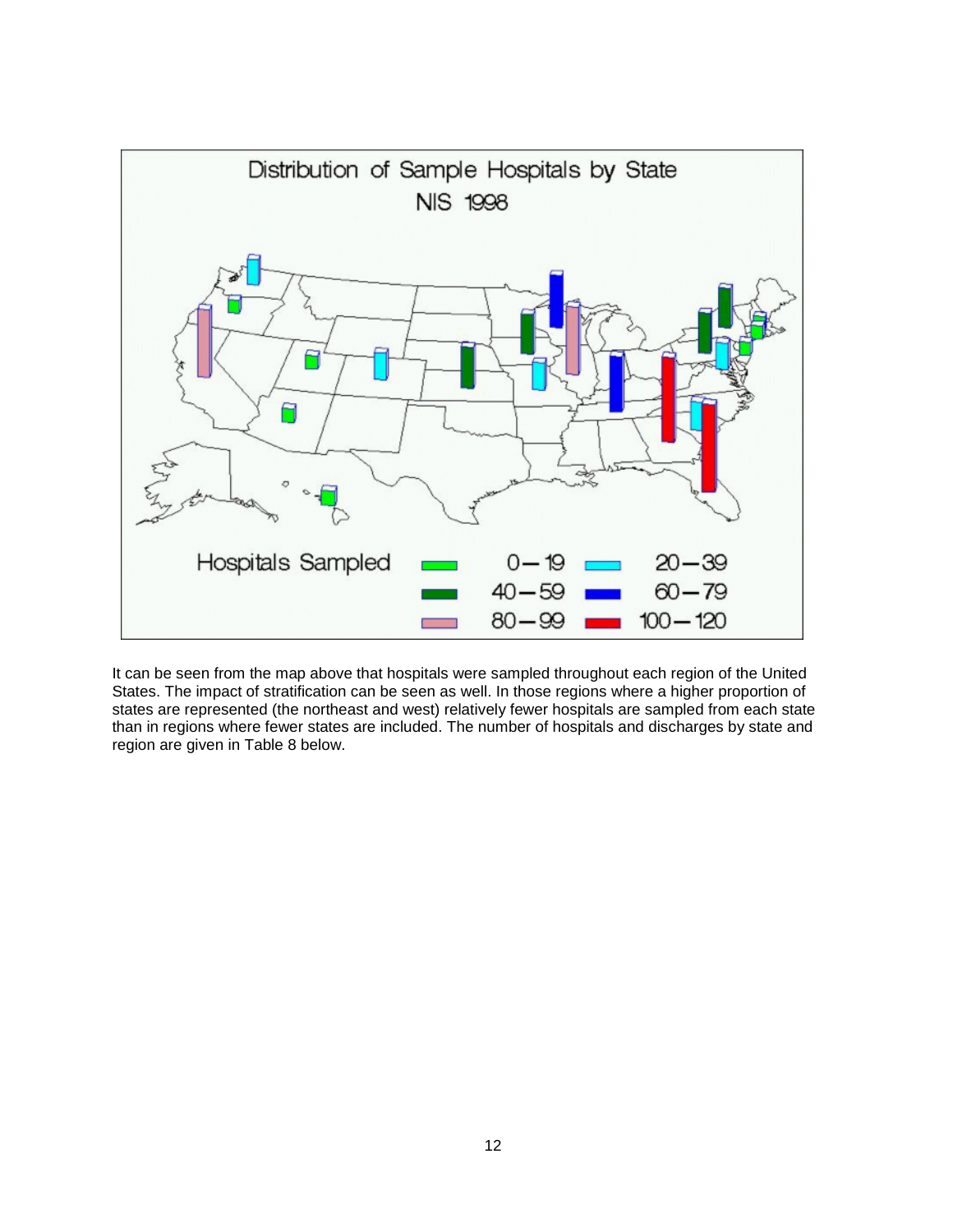| <b>REGION</b> | <b>State</b>    | <b>Number</b><br><b>Hospitals</b><br>in Sample | <b>Number</b><br><b>Discharges</b><br>in Sample |
|---------------|-----------------|------------------------------------------------|-------------------------------------------------|
| Midwest       | lowa            | 53                                             | 162,249                                         |
|               | Illinois        | 75                                             | 611,251                                         |
|               | Kansas          | 56                                             | 148,770                                         |
|               | Missouri        | 39                                             | 221,087                                         |
|               | Wisconsin       | 67                                             | 363,740                                         |
| Northeast     | Connecticut     | $\overline{7}$                                 | 49,372                                          |
|               | Massachusetts   | 17                                             | 193,383                                         |
|               | New Jersey      | 17                                             | 262,629                                         |
|               | <b>New York</b> | 52                                             | 470,444                                         |
|               | Pennsylvania    | 47                                             | 355,476                                         |
| South         | Florida         | 109                                            | 1,026,428                                       |
|               | Georgia         | 114                                            | 532,539                                         |
|               | Maryland        | 32                                             | 367,623                                         |
|               | South Carolina  | 34                                             | 217,642                                         |
|               | Tennessee       | 72                                             | 479,830                                         |
| West          | Arizona         | 14                                             | 108,806                                         |
|               | California      | 97                                             | 841,691                                         |
|               | Colorado        | 20                                             | 130,392                                         |
|               | Hawaii          | 4                                              | 23,962                                          |
|               | Oregon          | 18                                             | 70,600                                          |
|               | Utah            | 16                                             | 58,586                                          |
|               | Washington      | 24                                             | 130,750                                         |
| <b>TOTAL</b>  |                 | 984                                            | 6,827,350                                       |
|               |                 |                                                |                                                 |

**Table 8. Number of Hospitals and Discharges in the Sample by State and Region**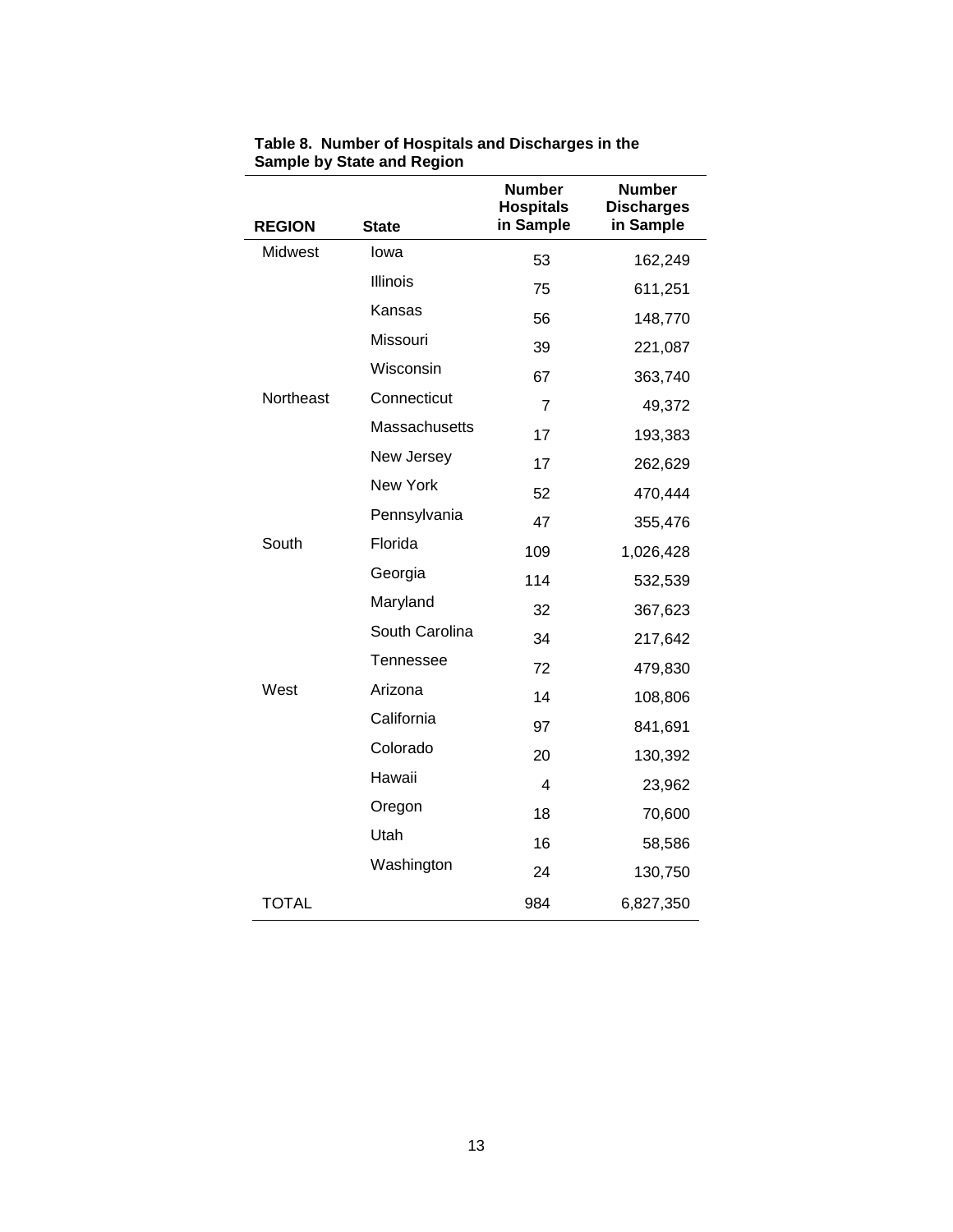#### **SAMPLING WEIGHTS**

Although the sampling design was simple and straightforward, it is necessary to incorporate sample weights to obtain state and national estimates. Therefore, sample weights were developed separately for hospital- and discharge-level analyses. Hospital-level weights were developed to weight NIS sample hospitals to the hospital universe. Similarly, discharge-level weights were developed to weight NIS sample discharges to the hospital universe.

#### **Hospital Weights**

Hospital weights to the universe were calculated by post-stratification. For each year, hospitals were stratified on the same variables that were used for sampling: geographic region, urban/rural location, teaching status, bed size, and control. The strata that were collapsed for sampling were also collapsed for sample weight calculations. Within stratum s, each NIS sample hospital's universe weight was calculated as:

 $W_s$ (universe) =  $N_s$ (universe) ÷  $N_s$ (sample),

where  $W_s$ (universe) was the hospital universe weight,  $N_s$ (universe) and  $N_s$ (sample) were the number of community hospitals within stratum s in the universe and sample, respectively. Thus, each hospital's universe weight (HOSPWT) is equal to the number of universe hospitals it represented during that year. Since 20% of the hospitals in each stratum were sampled when possible, the hospital weights are usually around five.

#### **Discharge Weights**

The calculations for discharge-level sampling weights were similar to the calculations of hospital-level sampling weights. The discharge weights usually are constant for all discharges within a stratum.

The only exceptions were for strata with sample hospitals that, according to the AHA files, were open for the entire year but contributed less than their full year of data to the NIS. For those hospitals, we adjusted the number of observed discharges by a factor  $4 \div Q$ , where Q was the number of calendar quarters for which the hospital contributed discharges to the NIS. For example, when a sample hospital contributed only two quarters of discharge data to the NIS, the adjusted number of discharges was double the observed number. This adjustment was done only for weighting purposes; the NIS dataset only includes the actual (unadjusted) number of observed discharges.

With that minor adjustment, each discharge weight is essentially equal to the number of AHA universe discharges that each sampled discharge represented in its stratum. This calculation was possible because the number of total discharges was available for every hospital in the universe from the AHA files. Each universe hospital's AHA discharge total was calculated as the sum of newborns and hospital discharges.

Discharge weights to the universe were calculated by post-stratification. Hospitals were stratified just as they were for universe hospital weight calculations. Within stratum s, for hospital i, each NIS sample discharge's universe weight was calculated as:

 $DW_{\text{is}}(\text{universe}) = [DN_{\text{si}}(\text{universe}) \div \text{ADM}_{\text{si}}(\text{sample})] * (4 \div \text{Q}_{\text{i}}),$ 

where DW<sub>is</sub>(universe) was the discharge weight,  $DN_s$ (universe) was the number of discharges from community hospitals in the universe within stratum s; ADN<sub>s</sub>(sample) was the number of *adjusted* discharges from sample hospitals selected for the NIS; and  $Q_i$  was the number of quarters of discharge data contributed by hospital i to the NIS (usually  $Q_i = 4$ ). Thus, each discharge's weight (DISCWT) is equal to the number of universe discharges it represented in stratum s during that year. Since all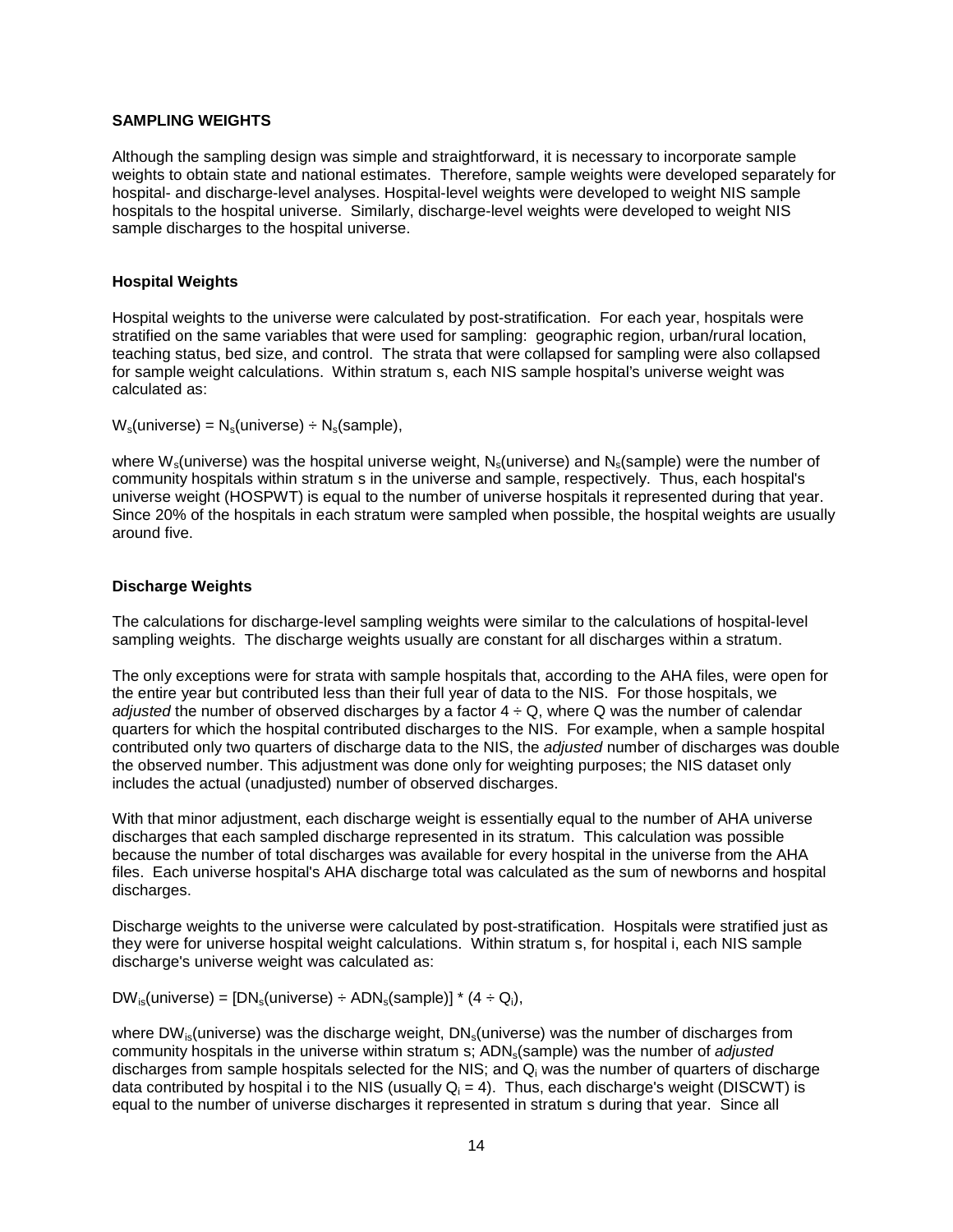discharges from 20% of the hospitals in each stratum were sampled when possible, the discharge weights are usually around five.

#### **Discharge Weights for 10 Percent Subsamples**

In the 10 percent subsamples, each discharge had a 10 percent chance of being drawn. Therefore, the discharge weights contained in the Hospital Weights file can be multiplied by 10 for each of the subsamples, or multiplied by 5 for the two subsamples combined.

## **DATA ANALYSIS**

#### **Variance Calculations**

It may be important for researchers to calculate a measure of precision for some estimates based on the NIS sample data. Variance estimates must take into account both the sampling design and the form of the statistic. The sampling design was a stratified, single-stage cluster sample. A stratified random sample of hospitals (clusters) were drawn and then all discharges were included from each selected hospital.

If hospitals inside the frame were similar to hospitals outside the frame, the sample hospitals can be treated as if they were randomly selected from the entire universe of hospitals within each stratum. Standard formulas for a stratified, single-stage cluster sampling without replacement could be used to calculate statistics and their variances in most applications.

A multitude of statistics can be estimated from the NIS data. Several computer programs are listed below that calculate statistics and their variances from sample survey data. Some of these programs use general methods of variance calculations (e.g., the jackknife and balanced half-sample replications) that take into account the sampling design. However, it may be desirable to calculate variances using formulas specifically developed for some statistics.

These variance calculations are based on finite-sample theory, which is an appropriate method for obtaining cross-sectional, nationwide estimates of outcomes. According to finite-sample theory, the intent of the estimation process is to obtain estimates that are precise representations of the nationwide population at a specific point in time. In the context of the NIS, any estimates that attempt to accurately describe characteristics (such as expenditure and utilization patterns or hospital market factors) and interrelationships among characteristics of hospitals and discharges during a specific year from 1988 to 1998 should be governed by finite-sample theory.

Alternatively, in the study of hypothetical population outcomes not limited to a specific point in time, analysts may be less interested in specific characteristics from the finite population (and time period) from which the sample was drawn, than they are in hypothetical characteristics of a conceptual "superpopulation" from which any particular finite *population* in a given year might have been drawn. According to this superpopulation model, the nationwide population in a given year is only a snapshot in time of the possible interrelationships among hospital, market, and discharge characteristics. In a given year, all possible interactions between such characteristics may not have been observed, but analysts may wish to predict or simulate interrelationships that may occur in the future.

Under the finite-population model, the variances of estimates approach zero as the sampling fraction approaches one, since the population is defined at that point in time, and because the estimate is for a characteristic as it existed at the time of sampling. This is in contrast to the superpopulation model, which adopts a stochastic viewpoint rather than a deterministic viewpoint. That is, the nationwide population in a particular year is viewed as a random sample of some underlying superpopulation over time. Different methods are used for calculating variances under the two sample theories. The choice of an appropriate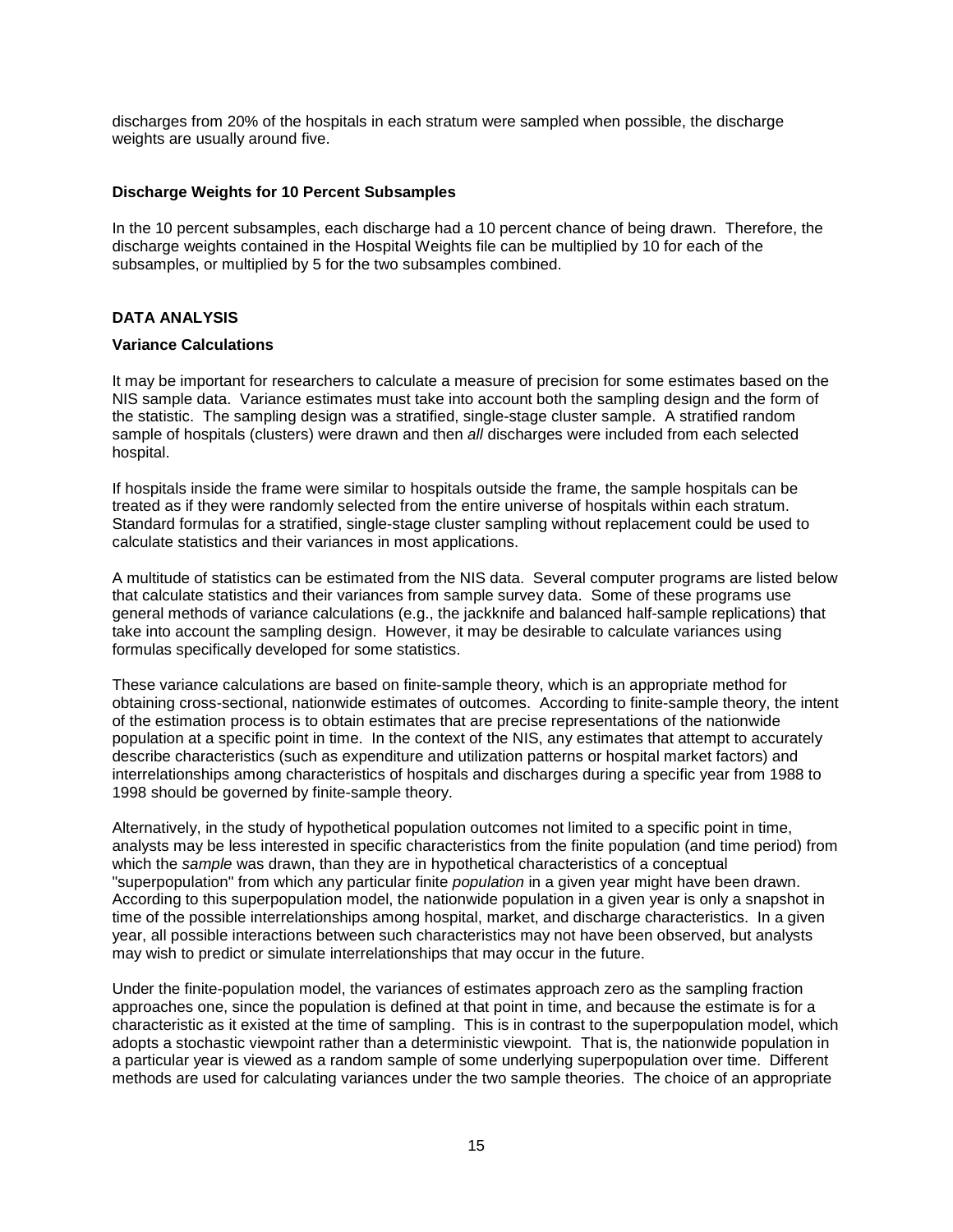method for calculating variances for nationwide estimates depends on the type of measure and the intent of the estimation process.

#### **Computer Software for Variance Calculations**

The hospital weights will be useful for producing hospital-level statistics for analyses that use the hospital as the unit of analysis, and the discharge weights will be useful for producing discharge-level statistics for analyses that use the discharge as the unit of analysis. The discharge weights would be used to weight the sample data in estimating population statistics.

In most cases, computer programs are readily available to perform these calculations. Several statistical programming packages allow weighted analyses.<sup>2</sup> For example, nearly all SAS (Statistical Analysis System) procedures incorporate weights. In addition, several statistical analysis programs have been developed that specifically calculate statistics and their standard errors from survey data. Version 8 of SAS contains procedures (PROC SURVEYMEANS and PROC SURVEYREG) for calculating statistics based on specific sampling designs. Also, OSIRIS IV, developed at the University of Michigan, and SUDAAN, developed at the Research Triangle Institute, do calculations for numerous statistics arising from the stratified, single-stage cluster sampling design. An example of using SUDAAN to calculate variances in the NIS is presented in the report: Calculating Variances Using Data from the HCUP Nationwide Inpatient Sample.<sup>3</sup> For an excellent review of programs to calculate statistics from survey data, visit the following web site: http://www.fas.harvard.edu/~stats/survey-soft/.

The NIS database includes a Hospital Weights file with variables required by these programs to calculate finite population statistics. In addition to the sample weights described earlier, hospital identifiers (Primary Sampling Units or PSUs), stratification variables, and stratum-specific totals for the numbers of discharges and hospitals are included so that finite-population corrections (FPCs) can be applied to variance estimates.

In addition to these subroutines, standard errors can be estimated by validation and cross-validation techniques. Given that a very large number of observations will be available for most analyses, it may be feasible to set aside a part of the data for validation purposes. Standard errors and confidence intervals can then be calculated from the validation data.

If the analytical file is too small to set aside a large validation sample, cross-validation techniques may be used. For example, tenfold cross-validation would split the data into ten equal-sized subsets. The estimation would take place in ten iterations. In each iteration, the outcome of interest is predicted for one-tenth of the observations by an estimate based on a model fit to the other nine-tenths of the observations. Unbiased estimates of error variance are then obtained by comparing the actual values to the predicted values obtained in this manner.

Finally, it should be noted that a large array of hospital-level variables are available for the entire universe of hospitals, including those outside the sampling frame. For instance, the variables from the AHA surveys and from the Medicare Cost Reports are available for nearly all hospitals. To the extent that hospital-level outcomes correlate with these variables, they may be used to sharpen regional and nationwide estimates.

As a simple example, each hospital's number of cesarean sections would be correlated with their total number of deliveries. The number of cesarean sections must be obtained from discharge data, but the number of deliveries is available from AHA data. Thus, if a regression can be fit predicting cesarean sections from deliveries based on the NIS data, that regression can then be used to obtain hospitalspecific estimates of the number of cesarean sections for all hospitals in the universe.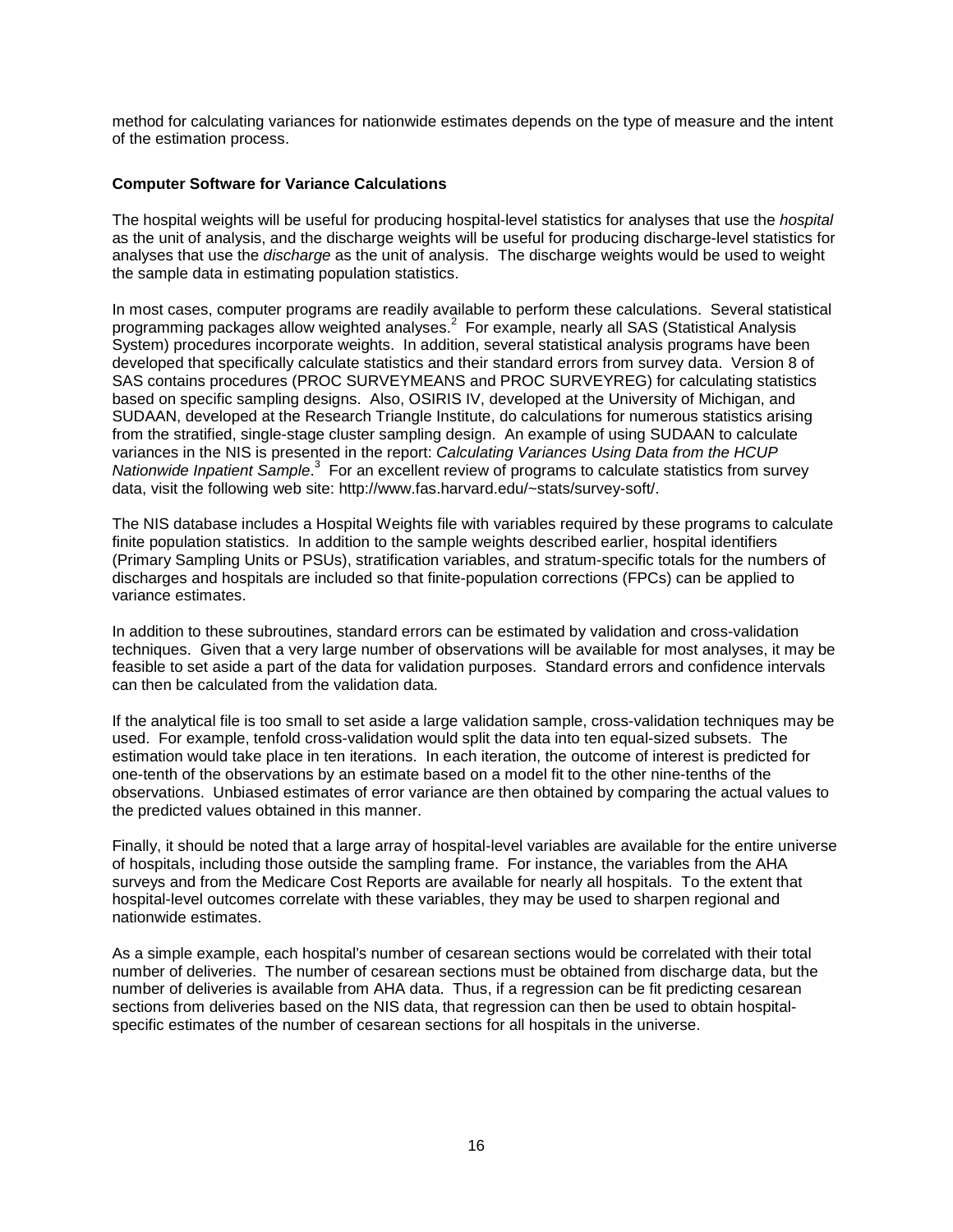#### **Longitudinal Analyses**

Hospitals that continue in the NIS for multiple consecutive years are a subset of the hospitals in the NIS for any one of those years. Consequently, longitudinal analyses of hospital-level outcomes may be biased if they are based on any subset of NIS hospitals limited to continuous NIS membership. In particular, such subsets would tend to contain fewer hospitals that opened, closed, split, merged, or changed strata. Further, the sample weights were developed as annual, cross-sectional weights rather than longitudinal weights. Therefore, different weights might be required, depending on the statistical methods employed by the analyst.

One approach to consider in hospital-level longitudinal analyses is to use repeated-measure models that allow hospitals to have missing values for some years. However, the data are not actually missing for some hospitals, such as those that closed during the study period. In any case, the analyses may be more efficient (e.g., produce more precise estimates) if they account for the potential correlation between repeated measures on the same hospital over time, yet incorporate data from all hospitals in the sample during the study period.

#### **Discharge Subsamples**

The two nonoverlapping 10 percent subsamples of discharges were drawn from the NIS file for each year for several reasons pertaining to data analysis. One reason for creating the subsamples was to reduce processing costs for selected studies that will not require the entire NIS. Another reason is that the two subsamples may be used to validate models and obtain unbiased estimates of standard errors. That is, one subsample may be used to estimate statistical models, and the other subsample may be used to test the fit of those models on new data. This is a very important analytical step, particularly in exploratory studies, where one runs the risk of fitting noise.

For example, it is well known that the percentage of variance explained by a regression,  $R^2$ , is generally overestimated by the data used to fit a model. The regression model could be estimated from the first subsample and then applied to the second subsample. The squared correlation between the actual and predicted value in the second subsample is an unbiased estimate of the model's true explanatory power when applied to new data.